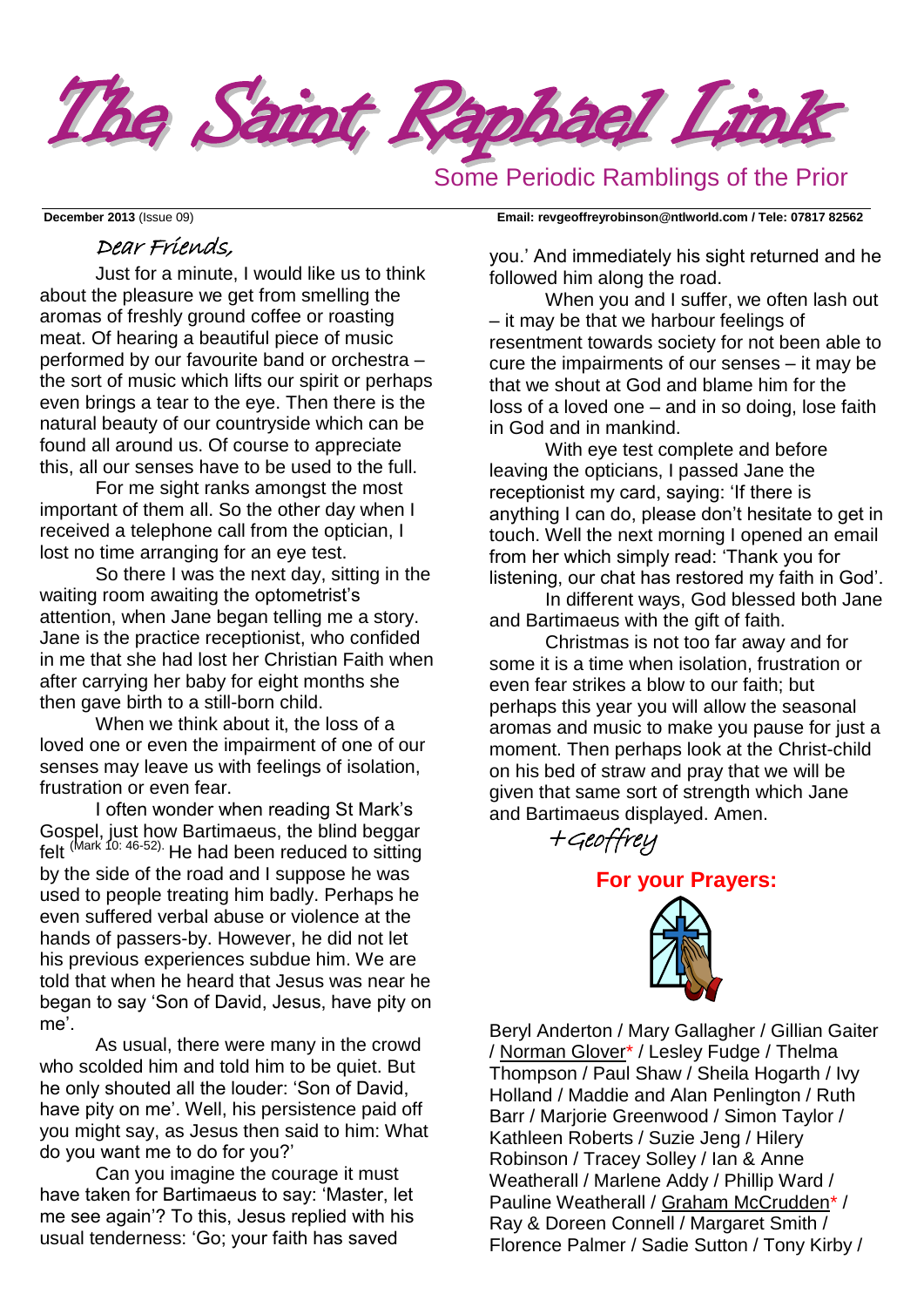Philip Coope / Peter Bell / Bishop Keith Hunter / Margaret Waterhouse / Pat Williamson / Norman Winstanley / Ruby & Calvin Brindley *(Gozo)* / John Leatherland, bishop / William Collier / Roy & Linda Smith / Tania Walker / Gerard Crane, bishop / Raymond Ketland / Alan Borden / Pamela (Masih -*pronounced Massey*) / Tommy Ryan / John Bartle / Michael Greer / Brian Lee (OSRaphael) / Brain Adams / Gwen Cordell / John Bodkin / Leah Uttley / Paula Lester / Vicky Grimshaw / Patricia Grant / Bill Griffin. *('\*' = close to death)*

## **Calendar of Saints**

St. Nicholas was a Bishop who lived in the fourth century AD in a place called Myra in Asia Minor (now called Turkey). He was a very rich man because his parents died when he was young and left him a lot of money. He was also a very kind man and had a reputation for helping the poor and giving secret gifts to people who needed it. There are several legends about St. Nicholas, although we don't know if any of them are true!



The most famous story about St. Nicholas tells how the custom of hanging up stockings to get presents in first started! It goes like this: There was a poor man who had three daughters. He was so poor, he did not have enough money for a dowry, so his daughters couldn't get married. (A dowry is a sum of money paid to the bridegroom by the brides parents on the wedding day. This still happens in some countries, even today.) One night, Nicholas secretly dropped a bag of gold down the chimney and into the house (This meant that the oldest daughter was then able to be married.). The bag fell into a stocking that had been hung by the fire to dry!

This was repeated later with the second daughter. Finally, the father secretly hid by the fire every evening until he caught Nicholas dropping in a bag of gold. Nicholas begged the man to not tell anyone what he had done, because he did not want to bring attention to himself. But soon the news got out and when anyone received a secret gift, it was thought that maybe it was from Nicholas. Because of his kindness Nicholas was made a Saint. St. Nicholas is not only the saint of children but also of sailors! One story tells of him helping some sailors that were caught in a dreadful storm off the coast of Turkey. The storm was raging around them and all the men were terrified that their ship would sink beneath the giant waves. They prayed to St. Nicholas to help them. Suddenly, he was standing on the deck before them. He ordered the sea to be calm, the storm died away, and they were able to sail their ship safely to port.

St. Nicholas was exiled from Myra and later put in prison during the persecution by the Emperor Diocletian. No one is really knows when he died, but it was on 6th December in either 345 or 352 AD. In 1807, his bones were stolen from Turkey by some [Italian](http://www.whychristmas.com/cultures/italy.shtml) merchant sailors. The bones are now kept in the Church named after him in the Italian port of Bari. On St. Nicholas feast day (6th December), the sailors of Bari still carry his statue from the Cathedral out to sea, so that he can bless the waters and so give them safe voyages throughout the year.

(Guess the Locations – Carlisle, Coventry, Westminster, Oscott Seminary Chapel)



FOR THE FEAST OF STEPHEN **Ingredients:** A side of salmon about 1.3kg / 2tbsp smoked

paprika, thyme and garlic / 4tbsp olive oil. **Method:**

Mix all ingredients with Olive Oil and brush over the fish. Place a few lemon slices and roast uncovered on a foil lined baking tray for 20 minutes. 200C Fan 180C Gas Mark 6.

## **O Come, All Ye Faithful**

O come, all ye faithful, Joyful and triumphant, O Come ye, O come ye, to Bethlehem. Come and behold Him, Born the King of angels; *Refrain:*

*O come, let us adore Him,*

*O come, let us adore Him,*

*O come, let us adore Him, Christ the Lord.*

The text to the Carol O Come All Ye Faithful was

originally written in Latin (Adeste Fideles) and was intended to be a hymn. It is attributed to John Wade, an Englishman. The music to O Come All Ye Faithful was composed by fellow Englishman John Reading in the early 1700s. The tune was first